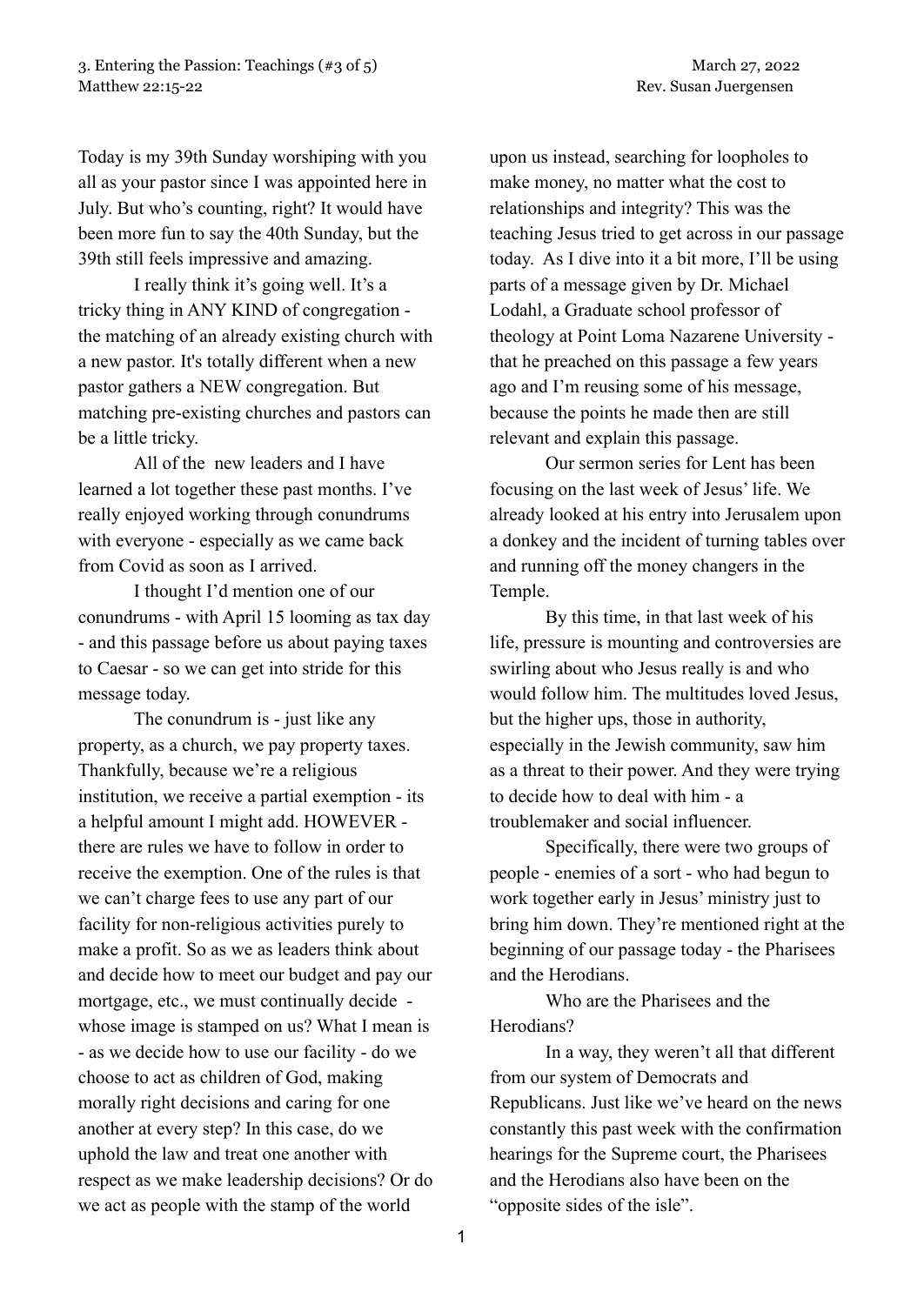The name - Herodians - kind of gives away who they were. There were Jews who supported Herod, the "King of the Jews" - a puppet ruler installed and supported by the Roman government. And Herod had the Roman military to back him up, so the Herodians really benefited from this arrangement - politically and economically. The main point about the Herodians is that they would have been fully in support of paying taxes to keep the Roman government in power. One of the ways the Romans "kept the peace" was by crucifying their enemies as a public sign of their power. In those days, Roman crucifixes covered the landscape. Most places that people walked - wherever they looked they were met with bloody crucifixions meant to strike fear in their hearts - crucifixions usually took place along main thoroughfares. In fact, carpenters probably got a lot of work in those days making crucifixes.

On the opposite side of the coin - the Pharisees did not like, appreciate or support Rome's power in the holy land. However, they didn't advise their followers to actively resist them. They saw Rome's presence and power over them as a sign of God's punishment on the people of Israel, because of their unfaithfulness by not keeping the covenant laws. The Pharisees just hoped to survive the difficult times. They used the violence around them to convince their followers to be more obedient to the laws of the Torah. We could probably call the Pharisees passive-aggressive about the tax laws. They despised the Roman coins with the image of Caesar on them - the emperor who was god - but they would never suggest not paying taxes.

If you heard my message last week, you might remember that Jesus had JUST forcefully moved his way through the outside court of the Temple, turning over tables and

benches, running off the money changers and releasing animals that were for sale for temple sacrifices. Jesus stepped into THEIR turf then the Pharisees and Herodians - and tore down their system.

Not only that, but a few days before that temple incident, Jesus had ridden into Jerusalem on the back of a donkey, a flagrant a sign of his defeat over them - a sign that he was already in power. Jesus didn't need a stallion to ride into the city upon, he could ride a donkey. His sign of assurance to the masses.

Those two moments - riding into town on a donkey and then turning over tables and running out the money changers - are what scholars call "prophetic deeds". Jesus was teaching by doing. It was symbolic, but it made the point to everyone - including the Pharisees and Herodians - and they did NOT appreciate it.

So - the Herodians and Pharisees began conniving together - they joined sides to move against a new enemy - Jesus. And they conspired by trying to trick him in a public contest of words.

They asked him, "Is it lawful to pay taxes to the emperor, or not?" Basically asking, "Should we pay taxes or not?" If Jesus said yes, those Jews who were fervently religious would be shocked and they'd turn against him immediately. They already had ammunition against Jesus to prove that he favored the Romans. Didn't he make a tax collector one of his own followers - Matthew - the author of this gospel we're reading from? And didn't he eat meals with groups of tax collectors? If he said yes, It would prove Jesus was sympathetic to Rome.

On the other hand, if he said, "No", then the Herodians would probably report him to the Roman authorities and sight him for